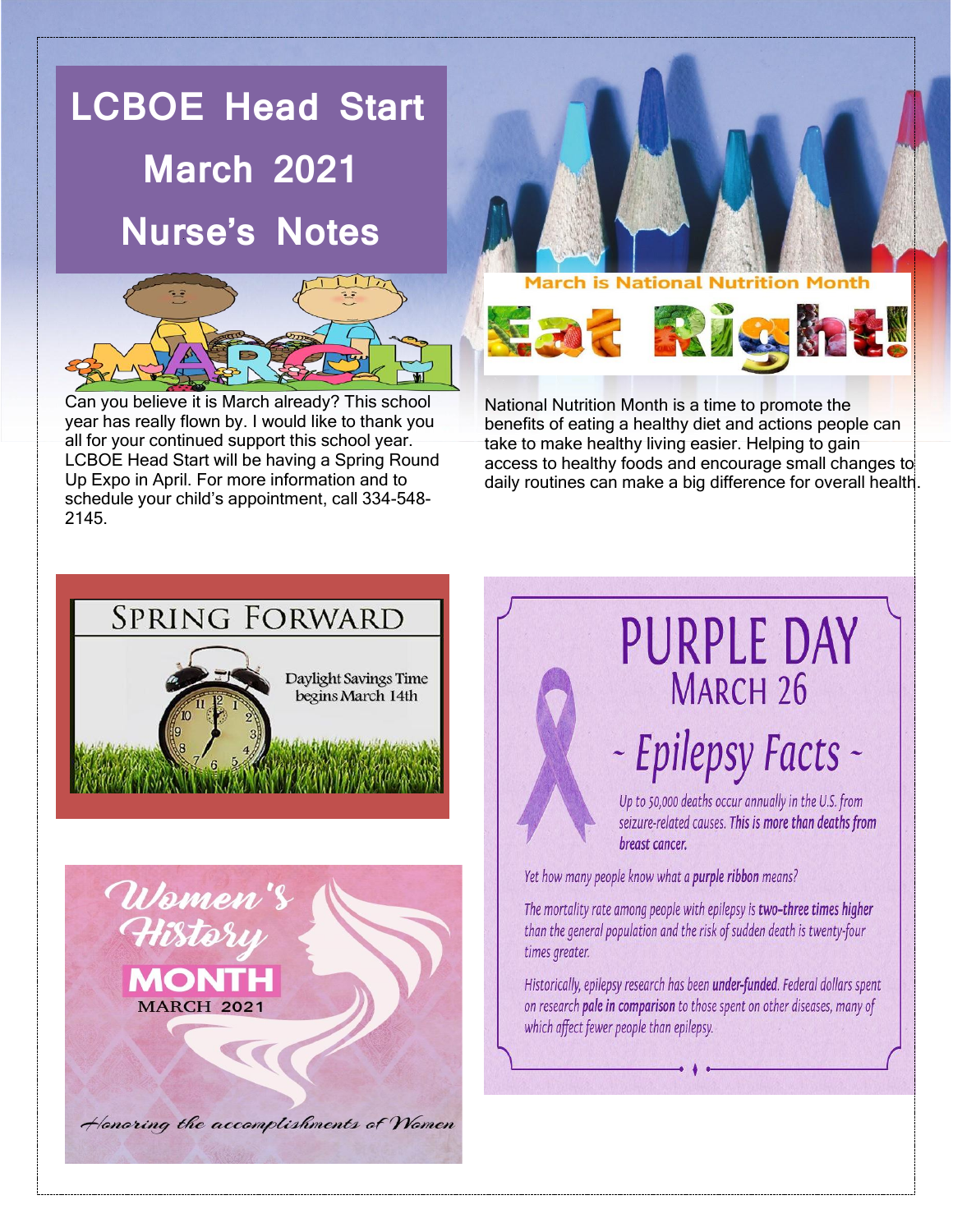## **Nurse's Notes**

## TAKING CARE OF YOURSELF

During these difficult times, you may be experiencing different emotions. There are ways you can find balance, be aware of your needs, and make connections.

Think of self-care as having three basic aspects: Awareness: The first step is to seek

awareness. This requires you to slow down and focus inwardly to determine how you are feeling, what your stress level is, what types of thoughts are going through your head, and whether your behaviors and actions are consistent with the who you want to be.

**Ealance:** The second step is to seek balance in all areas of your life including work, personal and family life, rest, and leisure. You will be more productive when you've had opportunities to rest and relax. Becoming aware of when you are losing balance in your life gives you an opportunity to change.

~Connection: The final step is connection. It involves building connections and supportive relationships with your co-workers, students, friends, family, and community. One of the most powerful stress reducers is social connection.





Dry your hands thoroughly

Germs live on your hands. Washing helps get rid of germs